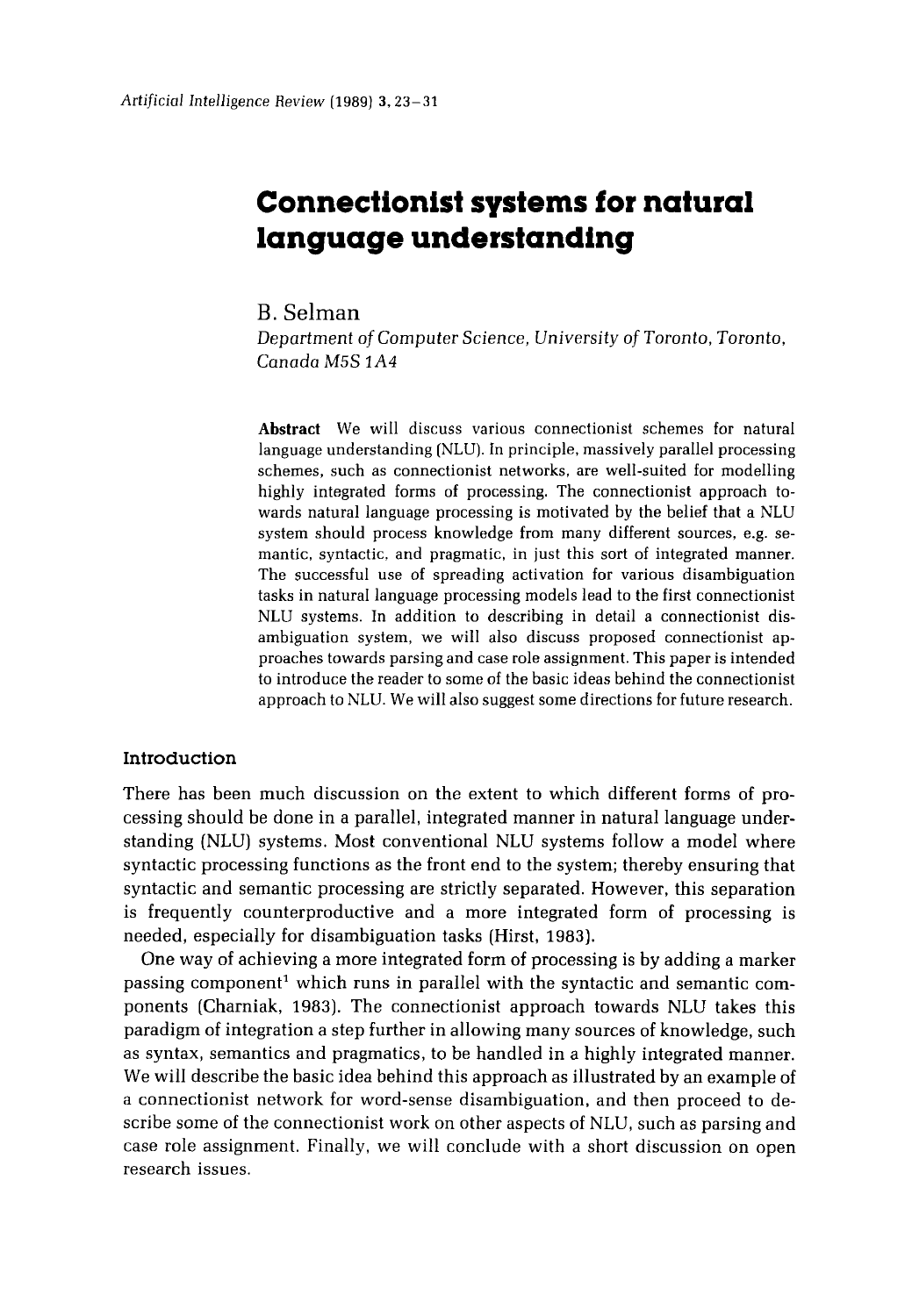# **Connectionist word-sense disambiguation systems**

Before we discuss a connectionist disambiguation system, we will give a short description of connectionist models in general.

A typical connectionist model or network (e.g. Feldman & Ballard, 1982) consists of a large number of simple computing units. Each unit has a number of *inputs* and one *output,* which is in turn connected to zero or more other units. Each connection has a *weight* associated with it, and each unit is assigned a numerical value called its *activation level* (which is often restricted to be one of a fixed set of values). Without loss of generality, we can assume that the output of a unit is equal to its activation level. A unit updates its activation level with each time step; its new activation level is a function of its previous activation and the sum of the weighted outputs from other units connected to it. All units update their activation level in parallel. When a connection has a positive weight, it is called an *excitatory* connection, otherwise it is called an *inhibitory* connection. If the output of unit A is linked to unit B by an excitatory link, an increase in the activation level of unit A will tend to increase the activation level of unit B. If the units are linked by an inhibitory link, an increase in activation level of unit A will tend to decrease that of unit B.

An important aspect of any natural language processing system is its ability to disambiguate. Consider, for example, lexical ambiguity; Gentner (1982) found that the 20 most frequent nouns have an average of 7.3 senses each, and the 20 most frequent verbs have an average of 12.4 senses each. Yet, people perform word-sense disambiguation quite effortlessly.

The first connectionist models for NLU dealt with word-sense disambiguation. These models were motivated by two factors: firstly the belief that the disambiguation requires integrated, parallel processing of knowledge from various sources, and secondly the fact that spreading activation in connectionist networks can be used to model *semantic priming.* Semantic priming occurs when activation of concept structures in the brain reduces the reaction time for subsequent judgements involving associated concepts (Collings & Loftus, 1975). Psycholinguistic research shows that semantic priming speeds up word-sense disambiguation.<sup>2</sup>

Cottrell and Small (1983) use a representation scheme similar to that of Schank (1975) in his work on conceptual dependency theory. They distinguish three levels<sup>3</sup> in their model: a lexical level, a word-sense level, and a case logic level. At the lexical level, the input to the system, incoming words, activates the associated word units. This provides input to the word-sense level, where units representing the different senses of the words at the lexical level become activated. Finally, at the case logic level, units expressing the possible relationships between the predicates and objects at the second level are activated. An example network will clarify their approach. Consider the following input sentence.

#### *A man threw up a ball.*

Figure l(a) shows the state of the network after receiving 'a *man threw'* as input. The number of plus signs represents the level of activation; a unit is said to be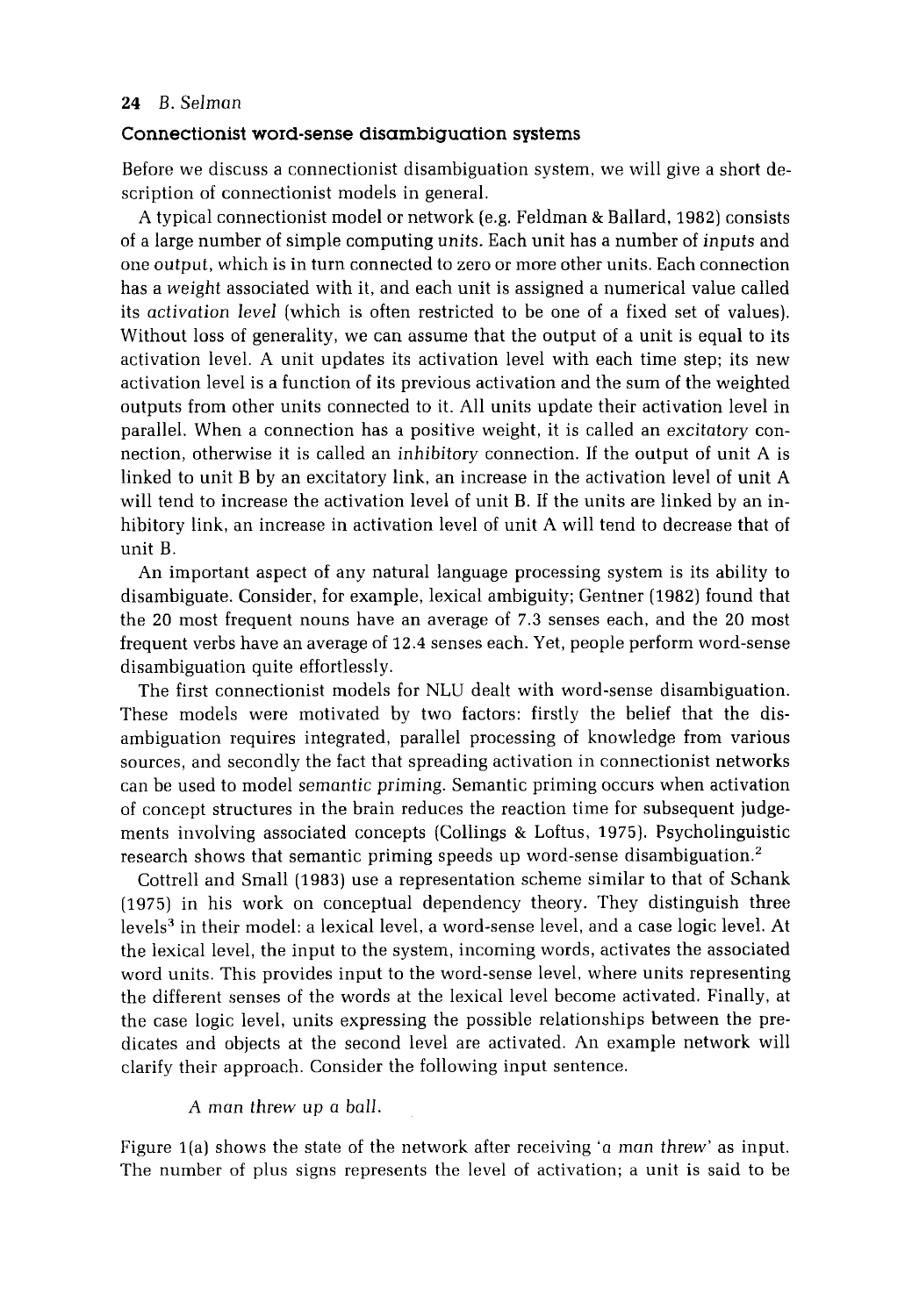







Fig. 1 The states of a network by Cottrell & Small (1983) for different inputs. Links denote excitatory connections, except for those ending in  $(\bullet - \bullet)$  which denote inhibitacy connections. (Figure adapted from Small *et al.,* 1982.)

active if it has one or more plus signs. 4 Note that the links are symmetric, so activation can flow in either direction between linked units.

The first phrase in the input, 'a *man',* activates the units A and MAN. These units activate the unit SOMEMAN. The article 'a' will also excite other units, for example, SOMEWOMAN (not shown in Fig. 1), but an inhibitory link between SOMEMAN and SOMEWOMAN prevents them from being simultaneously active (because no person can be both).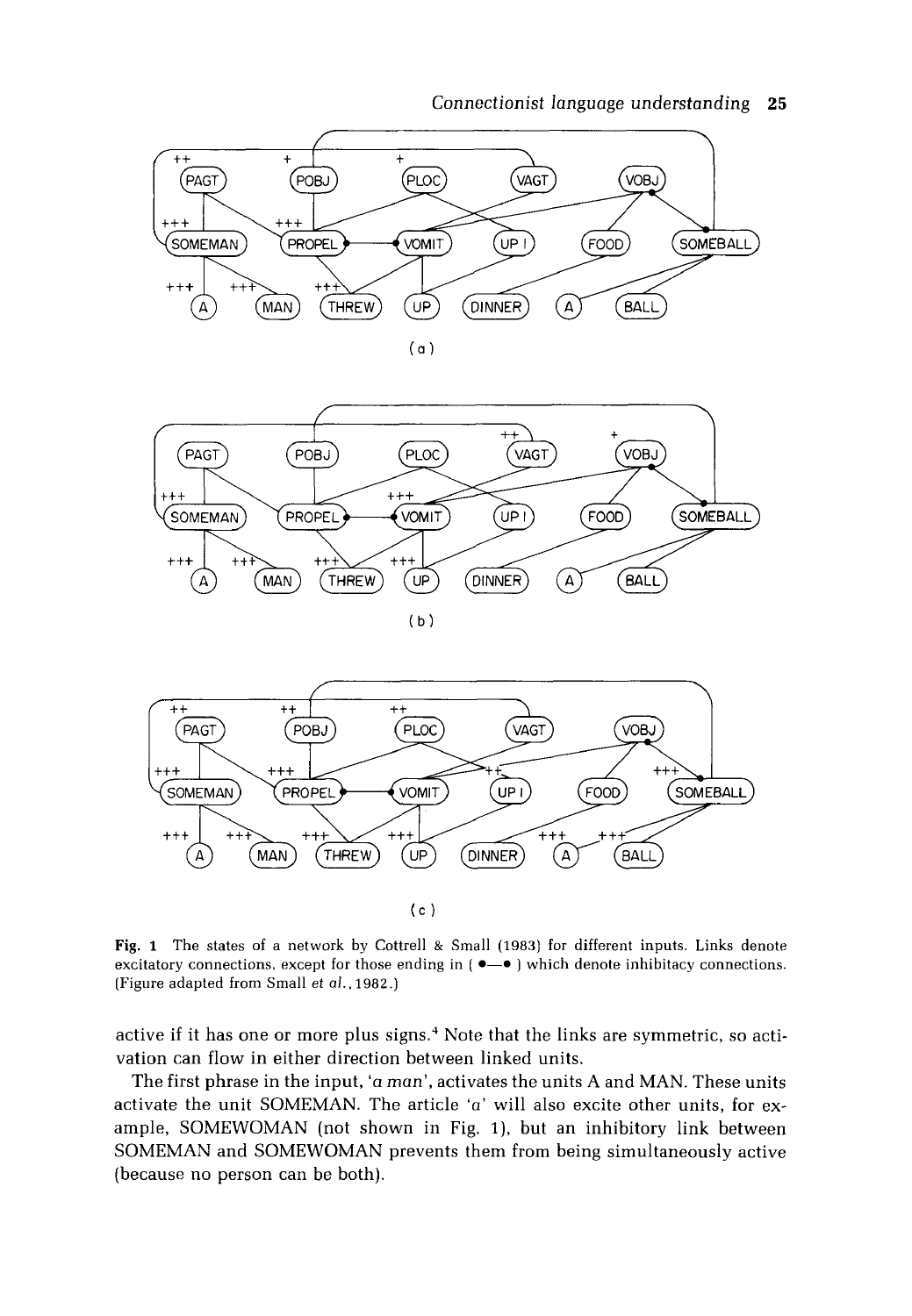The unit THREW excites PROPEL and VOMIT, but the VOMIT unit needs additional input to become active. Thus only PROPEL is activated. Although not explicitly shown in Fig. 1, the weight on the link between THREW and VOMIT is smaller than that between THREW and PROPEL; this represents the fact that 'a *man threw'* is more commonly associated with throwing an object than vomiting. Moreover, the inhibitory link between PROPEL and VOMIT will prevent them from both being active. Finally, the units SOMEMAN and PROPEL will activate PAGT, indicating that the unit SOMEMAN represents the agent of propel.

The pattern of activity will change drastically when the word *'up'* is presented as the next input; Fig. l(b) shows this new pattern. The units THREW and UP together activate VOMIT. Now, the unit VOMIT will become more active than PROPEL, and their inhibitory link will cause the activation of PROPEL to decrease. The system will now settle into a new stable state, representing the fact that the phrase *'threw*  up' usually refers to vomiting.

Finally, the system will receive the input 'a *ball',* which reinforces the unit POBJ and inhibits the analogous VOBJ. The system will now settle into the stable pattern shown in Fig. 1(c). This pattern represents the preferred interpretation of the complete sentence.

The networks by Cottrell & Small (1983) do not explicitly represent the syntactic structure of the sentence, as can be seen in Fig. 1. However, in word-sense disambiguation tasks syntax often plays an important role, for example, in resolving noun-verb ambiguities. Waltz & Pollack (1985) propose a connectionist parser that incorporates an explicit representation of syntactic structure. Since the basic idea behind their approach is quite similar to that of Cottrell and Small, we will only give a high-level description of their disambiguation networks.

Waltz & Pollack distinguish four levels in their networks: an input level, a syntactic level, a lexical level, and a contextual level. A network is custom built for each input sentence. The sentence is run through a conventional chart-parser to construct the syntactic layer of the network representing all possible parses of the input. (Aside from handling lexical ambiguities, Waltz and Pollack's system also resolves same syntactic ambiguities.) The lexical layer is a representation of all possible senses of the words. The contextual layer represents the context in which the sentence should be interpreted.

In order to construct the context layer, Waltz & Pollack (1985) propose a connectionist scheme for contextual priming. The network contains a set of units representing concepts and a set of units representing *microfeatures* (Hinton, 1981) of these concepts. Each concept is connected to a representative set of microfeatures; for example WEEKEND will be connected to DAY and WEEK, but also to RES-TAURANT, BAR, and so forth. Each concept will have at least one microfeature in common with another concept, and most Concepts share many microfeatures with other concepts. Therefore, in general, all units will be indirectly connected to one another.

In such a scheme the activation of a specific concept spreads throughout the network thereby activating related concepts. The level of activation of a particular unit represents the strength of its relation to the priming concept. Thus, the current con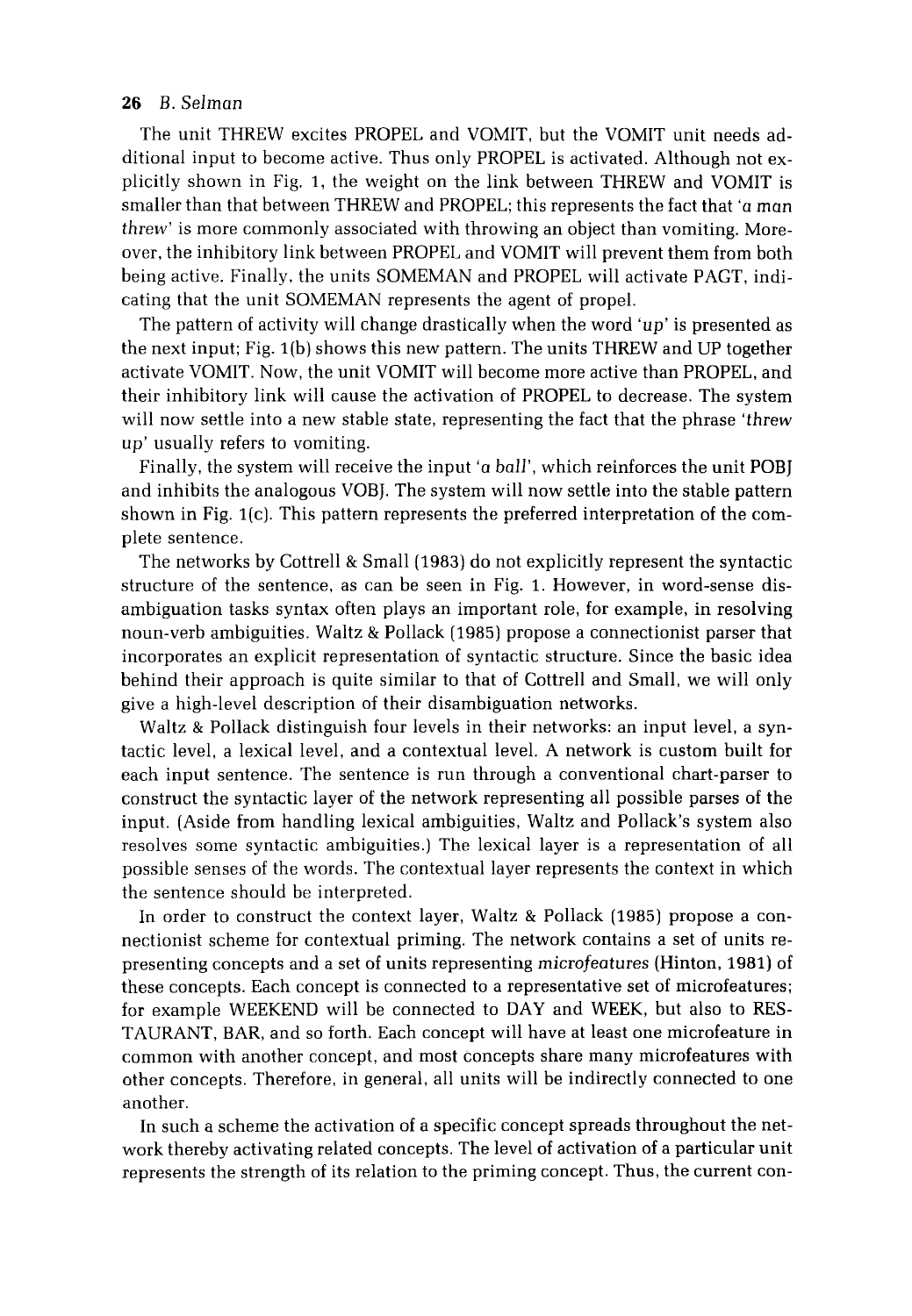text is given by the total pattern of activity in the network at that moment. When new sentences are introduced this pattern of activity may change, representing a change in context.

# **Other aspects of natural language understanding**

The connectionist networks discussed in the previous section, although quite successful at disambiguation tasks, can each handle only a small number of input sentences. To build larger networks, we require a more principled way of designing connectionist networks for NLU. For example, we need a systematic method for setting the weights on the connections.

In an effort to obtain general, provably correct networks, research thus far had to be limited to specific subtasks of natural language processing, such as parsing and case role assignment. Eventually, networks for the various tasks must be integrated in order to obtain a general connectionist natural-language-processing system.

#### Parsing

Fanty (1985) and Selman & Hirst (1985; Selman, 1985) have proposed general connectionist parsing networks. These networks have several features in common: both deal with context-free parsing, result in provably correct networks, and only deal with sentences up to some maximum length.<sup>5</sup> The schemes differ in their underlying architecture: Fanty's parser employs a deterministic weight update rule (Feldman & Ballard, 1982), while Selman and Hirst use a stochastic update scheme similar to that of the Boltzmann machine (Fahlman, *et al.,* 1983) and apply simulated annealing (Kirkpatrick, *et al.,* 1983). To illustrate the general idea behind connectionist parsing, we will consider in some detail the scheme proposed by Selman & Hirst (1985).

Selman and Hirst (1985) propose a connectionist network in which the grammar rules are captured using a localist representation. That is, each syntactic category is represented by a *single* computing unit, called a *main unit.* Each context-free grammar rule is represented by a group of main units called a *connectionist primitive.* Figure 2 shows two examples of such primitives. The output of each unit is either  $+1$  (unit is *active*) or  $-1$  (unit is *inactive*). The activation of all units of a connectionist primitive in a particular state of the parsing network corresponds to the use of the associated grammar rule in the parse.

The primitives are linked together by *binder* units. 6 The units are linked such that all possible parse trees for all sentences up to a fixed length can be represented in the network. Since parse trees can have common substructures, such sub-



Fig. 2 Two examples of connectionist primitives and their associated grammar rules. In this case all links denote excitatory connections. (From Selman & Hirst. 1985).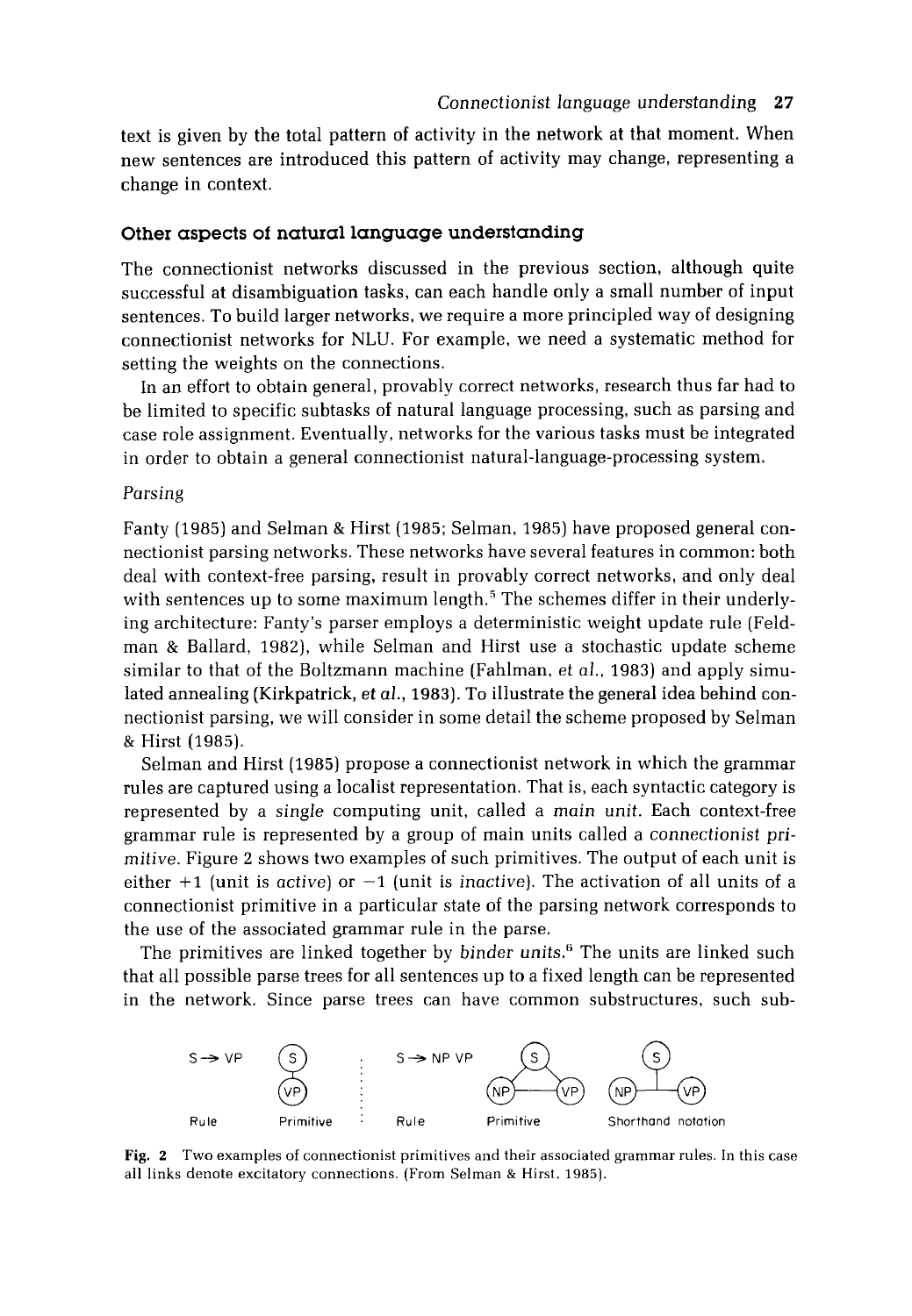structures are shared in the network, greatly reducing the total number of units needed. Finally, the set of main units representing the terminal symbols of the grammar forms the input layer of the network. An incoming sentence will activate a subset of those units.



Fig. 3 Various connectionist primitives linked together: excitatory link  $(-)$ , inhibitory link  $\bullet$ , main unit  $\circ$ , binder unit  $\circ$ ). (From Selman & Hirst, 1985.)

Figure 3 shows an example of part of a parsing network. The following rules are represented:

| VР | $\rightarrow$ | VP PP              | $\{a\}$           |
|----|---------------|--------------------|-------------------|
| VP |               | $\rightarrow$ verb | (b)               |
| VP | $\rightarrow$ | verb NP            | $\lceil c \rceil$ |

These grammar rules allow the verb phrase in the input sentence, represented by unit No. 0, to be parsed in three possible ways. The binder units (No. 1, No. 2, No. 3 and No. 4) are linked by inhibitory and excitatory connections, such that when the network reaches a stable state, the active binders (those with output +1) tell us which one of the three grammar rules was used in the parse. So, if binder No. 1 stays active, rule (a) is used in the parse; if No. 2 and No. 3 stay active, rule (b) is used; and if No. 2 and No. 4 stay active rule (c) is used.

All units in the network employ the same stochastic updating rule, similar to the one used in the Boltzmann machine. After a sentence is presented to the network, thereby activating various units in the input layer, the network follows a predetermined annealing schedule and gradually settles into a state in which the active units represent a correct parse of the input, provided the input is a sentence of the language generated by the grammar. During annealing the value of the 'temperature' parameter is gradually decreased. This influences the probability that the output of a unit is changed. The simulation is started off at a high temperature: units will change state with a probability of 0.5. As the temperature is lowered the network becomes more 'rigid'; finally, at a temperature of 0 the update function becomes deterministic. Simulated annealing has been proposed as a good search technique for finding minima of multivariable functions such as the energy function discussed below.<sup>7</sup>

So far, we have not discussed how the weights are set. As noted above, for a general connectionist approach to an NLU task we do not want to choose weights by trial and error. One of the main advantages of the Boltzmann machine archi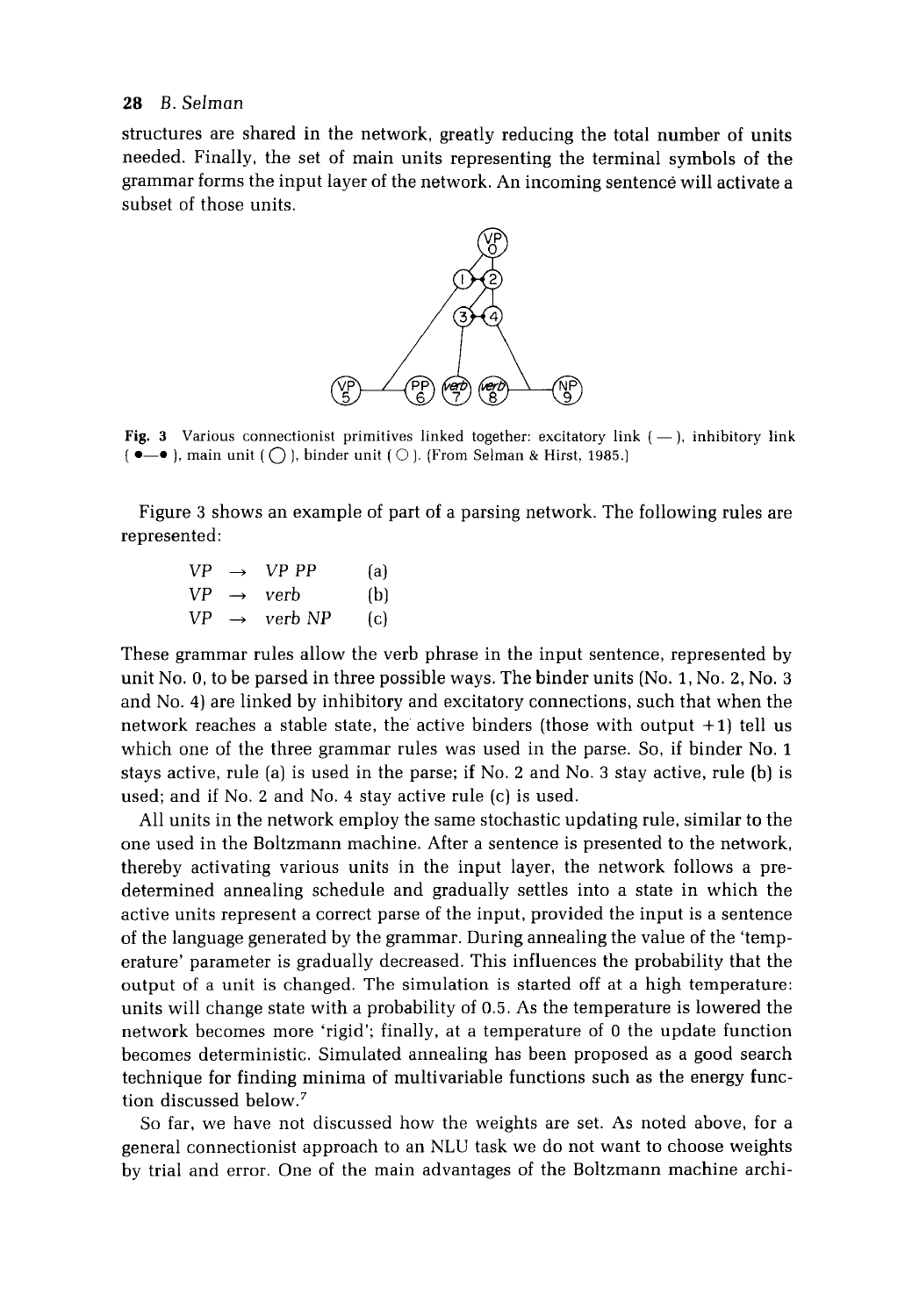tecture is that its computation can be characterized as a search for a global minimum in the energy function of the network.<sup>8</sup> The energy function maps each possible state of the network into a real number, called the energy of the state; a different weight setting will lead to a different energy function. So, to obtain a parsing network, the weights must be set such that states corresponding to correct parses have minimum energy. This can be achieved based on the local environment of each unit (a slightly modified update rule that facilitates the design of a provably correct network is introduced in Selman, 1985).

In Selman and Hirst's system, parsing is treated as a constraint satisfaction problem in which the constraints are given by the grammar rules. The search for a minimum energy state corresponds to a search for a parse tree which is the best possible match given the constraints and the input. When presented with an ungrammatical sentence, the network will settle into a minimum energy state which corresponds to the best possible partial parse of the sentence. When presented with a syntactically ambiguous sentence, the network will settle into a state representing one of the possible parses. This is consistent with the human tendency to settle for one possible consistent interpretation when faced with ambiguous input.

#### *Case role assignment*

McClelland & Kawamoto (1986) propose a connectionist system for case role assignment that takes into account both word order and semantic constraints. Given a sentence the network will establish 'who did what to whom'. The structure of their model is too complicated to be described in detail here. Their system learns from previous experience and generalizes to unseen sentences.

They employ a distributed representation in which each word is represented by a set of semantic microfeatures, each corresponding to a single unit in the network. Similarly, various roles, such as Agent and Patient, are each represented by a group of units. This representation facilitates the learning of semantic associations between words and allows for generalization during learning.

Interestingly, the weights on the connections in the network are not preset. Instead, the network is presented with a set of examples, each consisting of a sentence (of a rather retricted syntactic form) and its case role assignment. After each example the weights are adjusted according to the perceptron learning procedure (Rosenblatt, 1962). Following this training period, when presented with a sentence the network will settle into a state representing the correct case role assignment. Moreover, the network correctly handles some sentence which it has never seen before, i.e. the learning mechanism generalizes from the examples. Thus, we have another principled way of setting the weights of the network, in this case by learning from examples.

#### **Conclusions**

We have discussed various connectionist systems for NLU. Disambiguation networks process syntactic and semantic knowledge in a highly integrated manner.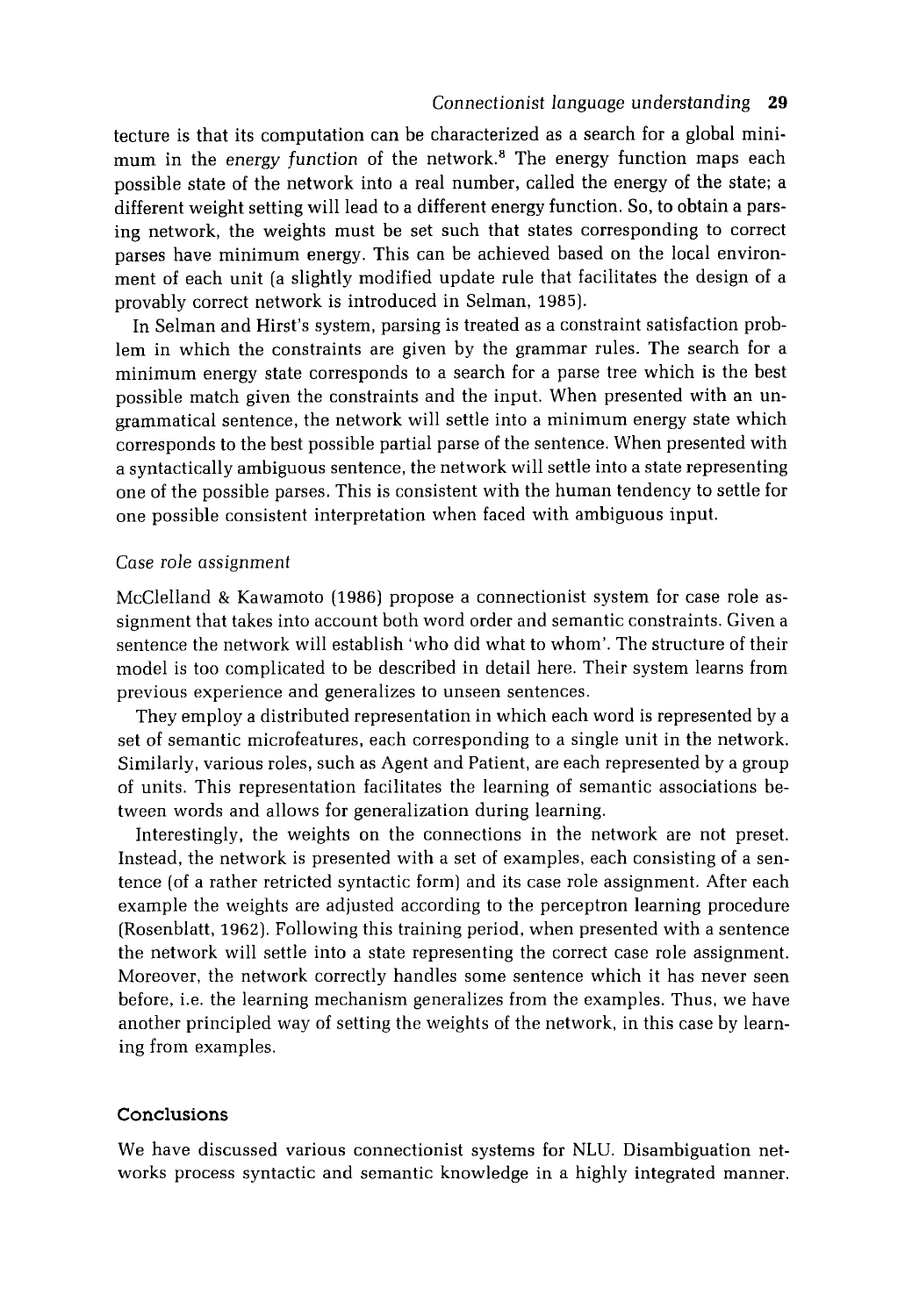However, these networks only handle a few input sentences each. A much better understanding of the design of such networks is needed in order to develop more general, larger scale systems.

The work on parsing and case role assignment is a step in the direction of more general networks. Although, these approaches are quite interesting in the themselves, they will need to be integrated into a complete, connectionist natural language processing system.

Waltz & Pollack (1985) and McClelland & Kawamoto (1986) have quite successfully used distributed representations in their schemes. However, more research is needed in the area of the distributed representation of complex, articulate structures where the meaning of the whole is determined by the meaning of its parts, and where each part itself has a complex structure (Hinton, 1988).

Finally, we should also mention in passing that various connectionist NLU systems, e.g. Cottrell (1985), conform quite well with psycholinguistic constraints. These models show that the connectionist approach also offers promise with respect to psychological models for linguistics.

# **Notes**

 $^1$  A marker passing mechanism sends markers along links in a network-based knowledge representation scheme (Fahlman, 1979).

 $<sup>2</sup>$  Marker passing, the discrete form of spreading activation, has been used to implement semantic</sup> priming in conventional NLU systems (Hirst, 1983).

3 In connectionist models it is common to group units into one or more *levels.* 

4 The level of activation is a continuous value, so, for example, one plus sign refers to a value between k and 2k, where k is a positive number.

 $5$  The sentence length restriction is in some sense an unavoidable aspect of the connectionist approach (Charniak & Santos, 1987); see Pollack (1987) for a proposed means of dynamically changing the network.

 $6$  Fanty (1985) uses units with a similar function in his parser.

7 For a quite different approach towards parsing using simulated annealing see Sampson (1986).

~ Feldman (1985) evaluates various connectionist models based on energy minimization.

# **Acknowledgments**

I would like to thank Sue Becker, Jim des Rivières, Maya Guha, Graeme Hirst, and Niels Lobo for useful comments and discussions.

#### **References**

Charniak, E. (1983) Passing markers: A theory of contextual influence in language comprehension. *Cognitive Science,* 7, July-September 1983, 171-190.

- Charniak, E. & Santos, E. (1987). A connectionist context-free parser which is not context-free, but then it is not really connectionist either. *Proceedings of the Ninth Annual Conference of the Cognitive Science Society,* Seattle, WA, July 1987, 70-77.
- Collins, A.M. & Loftus, E.F. (1975). A spreading-activation theory of semantic processing. *Psychological Review, November 1975, 82, 407-429.*